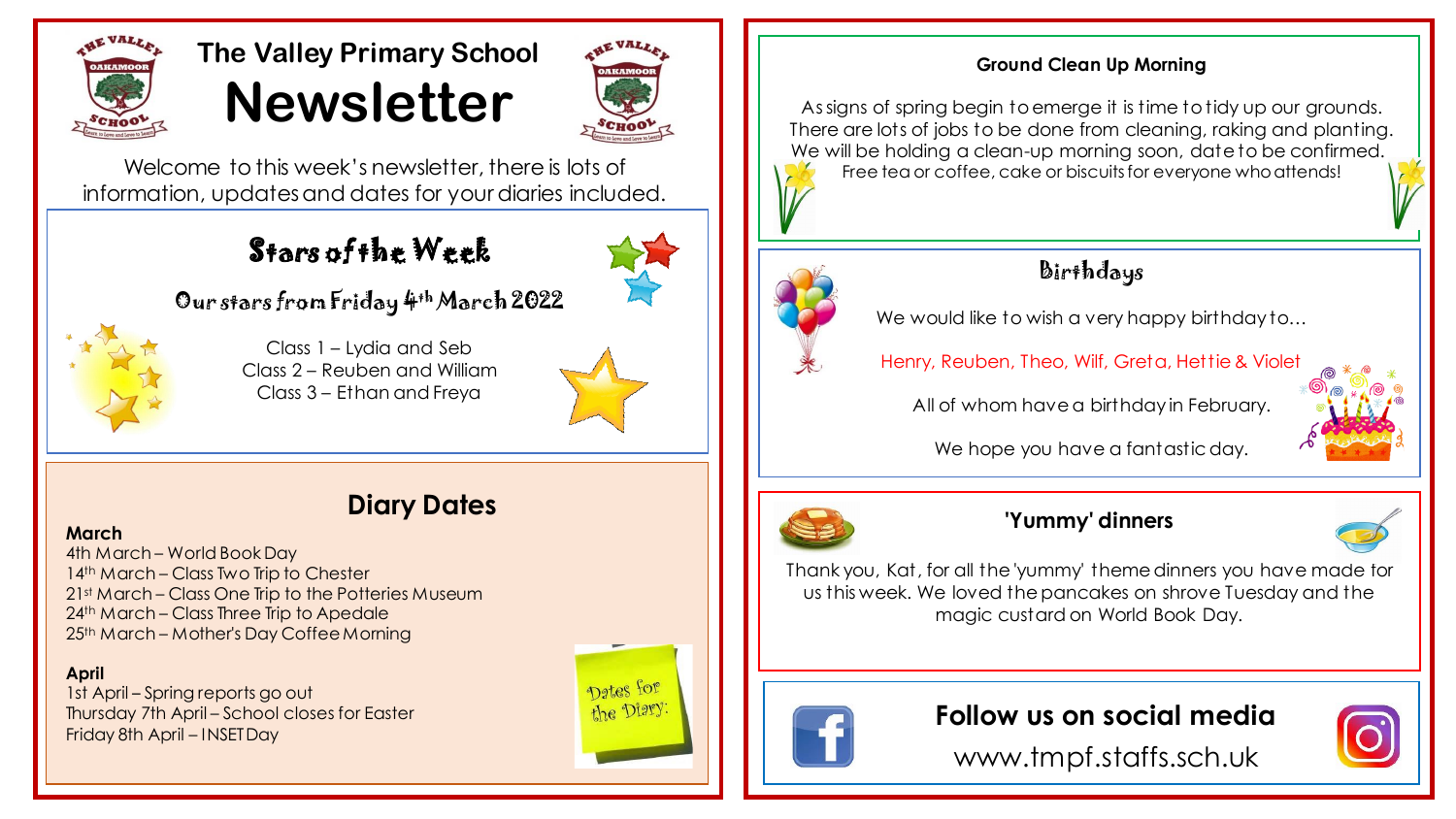## **Whole School Photograph**

To mark our 130<sup>th</sup> Birthday we will be having a whole school photograph on 30th June 2022. These will be a real special keepsake should you choose to purchase a copy.





## **Forest School Mud Kitchen**

We need to re-stock our forest school mud kitchen, if you have any old saucepans, bowls, spoons, spatulas etc., they would be very much appreciated.

## **Need to speak to a member of staff?**

We continue to use our class email addresses to send and receive correspondence.

Staff do their best to check these emails daily during term time and from time to time during holiday periods.

We respect fully ask that you consider the times which emails/messages are sent to staff.

Class One – [valleyclass1@tmpf.staffs.sch.uk](mailto:valleyclass1@tmpf.staffs.sch.uk) Class Two – [valleyclass2@tmpf.staffs.sch.uk](mailto:valleyclass2@tmpf.staffs.sch.uk) Class Three – [valleyclass3@tmpf.staffs.sch.uk](mailto:valleyclass3@tmpf.staffs.sch.uk)